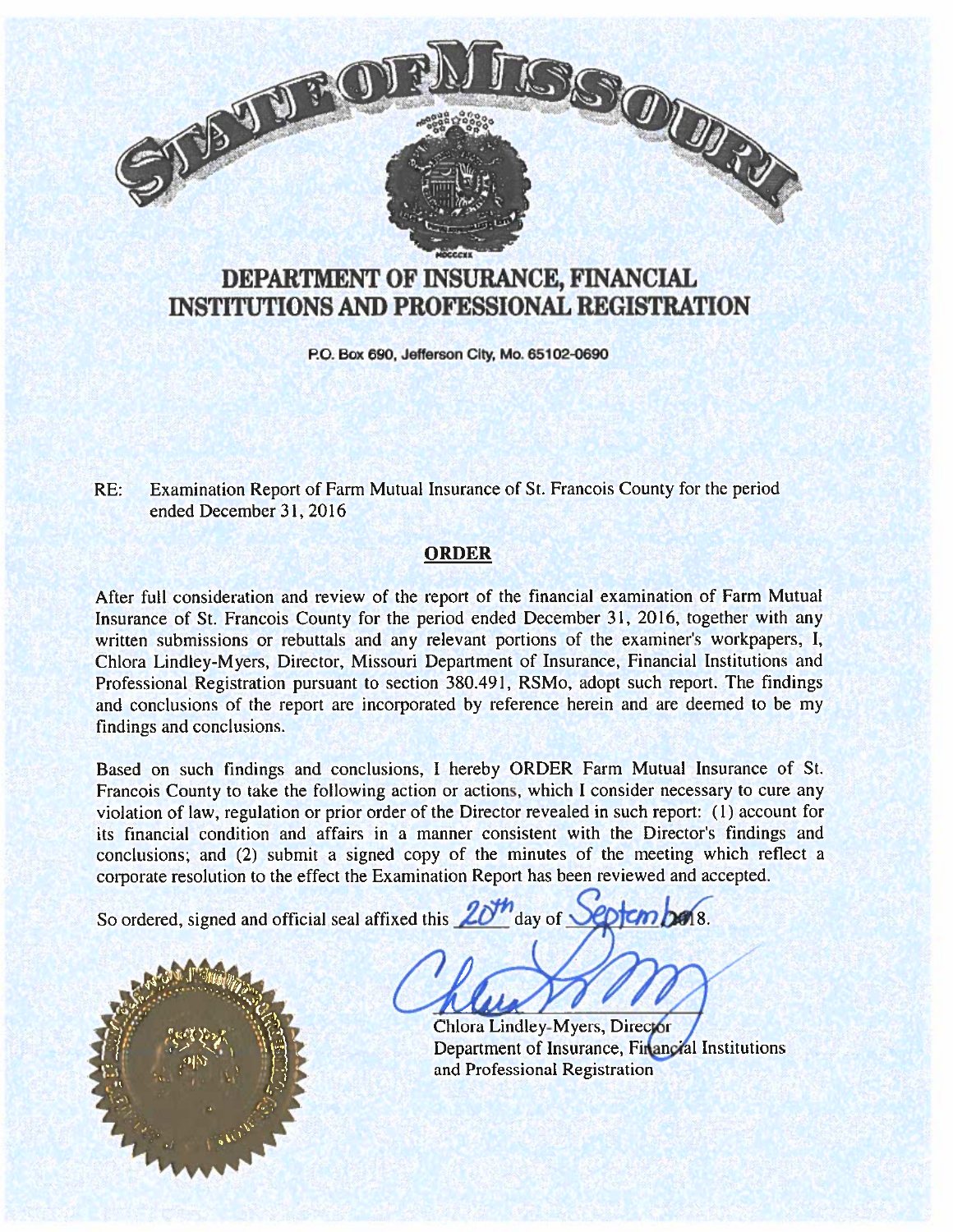#### REPORT OF THE FINANCIAL EXAMINATION OF

# Farm Mutual Insurance of St. Francois County

AS OF DECEMBER 31, 2016



#### STATE OF MISSOURI

# DEPARTMENT OF INSURANCE, FINANCIAL INSTITUTIONS AND PROFESSIONAL REGISTRATION

JEFFERSON CITY, MISSOURI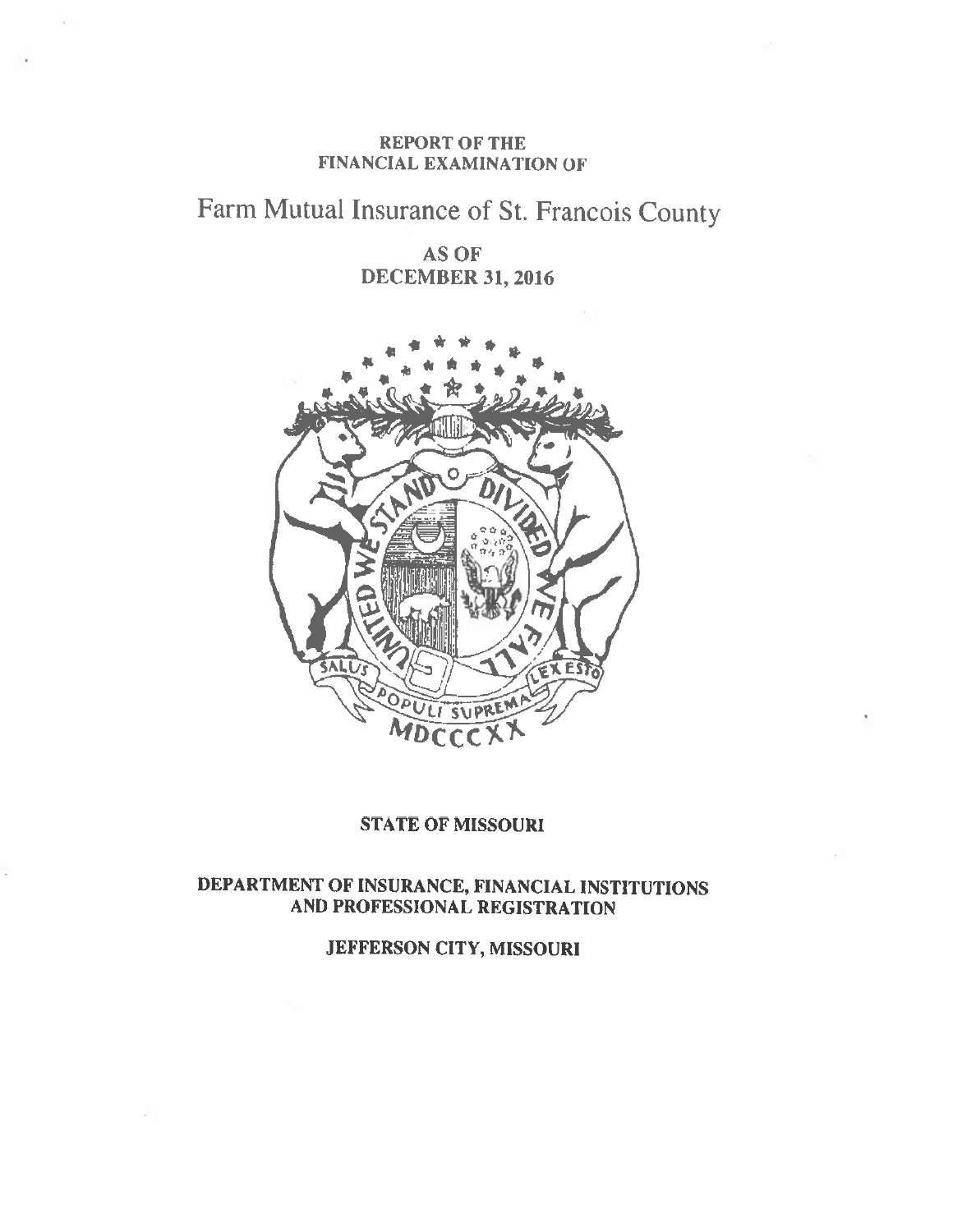# TABLE OF CONTENTS

 $\sim 10^6$ 

 $\mathcal{L}^{\mathcal{L}}$  , and  $\mathcal{L}^{\mathcal{L}}$ 

| <b>Subject</b>                                   | Page                    |
|--------------------------------------------------|-------------------------|
| <b>SALUTATION</b>                                |                         |
| <b>SCOPE OF EXAMINATION:</b>                     |                         |
| Period Covered                                   |                         |
| Procedures                                       |                         |
| Comments - Previous Examination Report           |                         |
| <b>HISTORY:</b>                                  |                         |
| General                                          | $\overline{c}$          |
| Management                                       | $\frac{2}{3}$           |
| Conflict of Interest                             |                         |
| Corporate Records                                | $\overline{\mathbf{3}}$ |
| FIDELITY BOND AND OTHER INSURANCE                | 3                       |
| <b>EMPLOYEE BENEFITS</b>                         | $\overline{\bf{4}}$     |
| <b>INSURANCE PRODUCTS AND RELATED PRACTICES:</b> |                         |
| Territory and Plan of Operations                 | 4                       |
| Policy Forms and Underwriting Practices          | 4                       |
| GROWTH AND LOSS EXPERIENCE OF THE COMPANY        | 4                       |
| <b>REINSURANCE:</b>                              |                         |
| General                                          | 5                       |
| Assumed                                          | 5                       |
| Ceded                                            | $\overline{\mathsf{S}}$ |
| <b>ACCOUNTS AND RECORDS</b>                      | 6                       |
| <b>FINANCIAL STATEMENTS:</b>                     |                         |
| Analysis of Assets                               | 7                       |
| Liabilities, Surplus and Other Funds             | 7                       |
| <b>Statement of Income</b>                       | 8                       |
| Capital and Surplus Account                      | 8                       |
| NOTES TO THE FINANCIAL STATEMENTS                | 9                       |
| <b>EXAMINATION CHANGES</b>                       | 9                       |
| <b>SUMMARY OF RECOMMENDATIONS</b>                | 9                       |
| <b>SUBSEQUENT EVENTS</b>                         | 9                       |
| ACKNOWLEDGMENT, VERIFICATION AND SUPERVISION     | 10                      |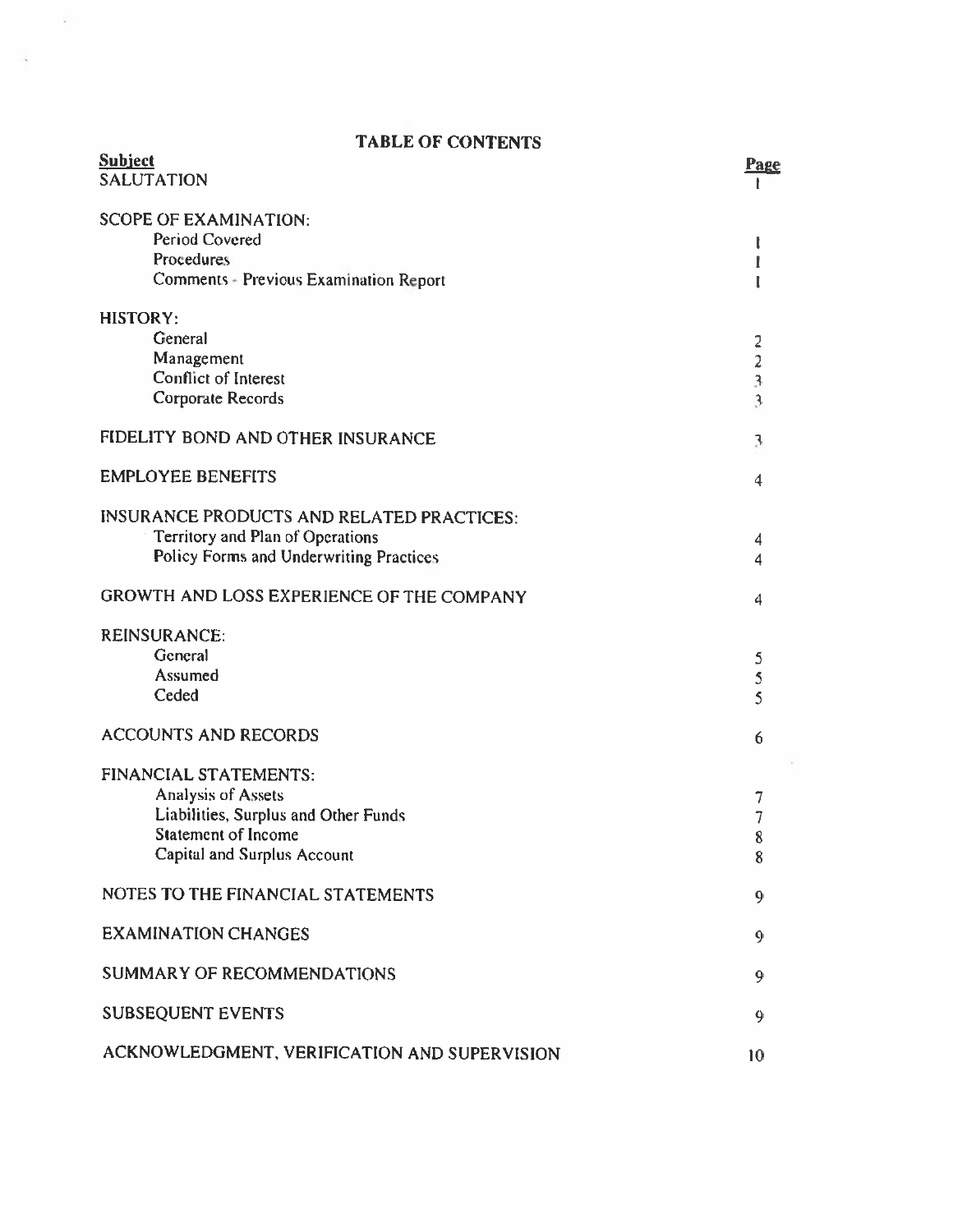May 17, 2018 Farmingion, Missouri

Honorable Chlora Lindley-Myers, Director Missouri Department of Insurance, Financial Institutions and Professional Registration 301 West High Street, Room 530 Jefferson City, Missouri 65101

Director Lindley-Myers:

In accordance with your examination warrant, <sup>a</sup> full-scope examination has been made of the records, affairs and financial condition of

#### Farm Mutual Insurance of St. Francois County

hereinafter referred to as such, or as the "Company." The Company's home office and principal place of business is located at 1109A Ste. Genevieve Ave., Farmington, MO 63640; telephone number (573)756-15 0. This examination began February 6, 2018, and fieldwork concluded on the date above, and is respectfully submitted.

#### SCOPE OF EXAMINATION

#### Period Covered

The prior full-scope examination was made as of December 31, 2011 and was conducted by an examiner from the State of Missouri. The current full-scope examination covers the period from January I, <sup>2012</sup> through December 31, 2016, and was conducted by an examiner from the Missouri Department of Insurance, Financial Institutions and Professional Registration (DIFF).

This examination also included material transactions and/or events occurring subsequent to the examination date, which are noted in this report.

#### **Procedures**

This examination was conducted using the guidelines set forth by the National Association of Insurance Commissioners (NAIC), except where practices, procedures and applicable regulations of the DIFP and statutes of the State of Missouri prevailed.

#### Comments-Previous Examination keport

It was recommended that the Company obtain conflict of inlerest statements from all officers and directors annually. It was also recommended that the Company prepare its annual statement on an accrual basis.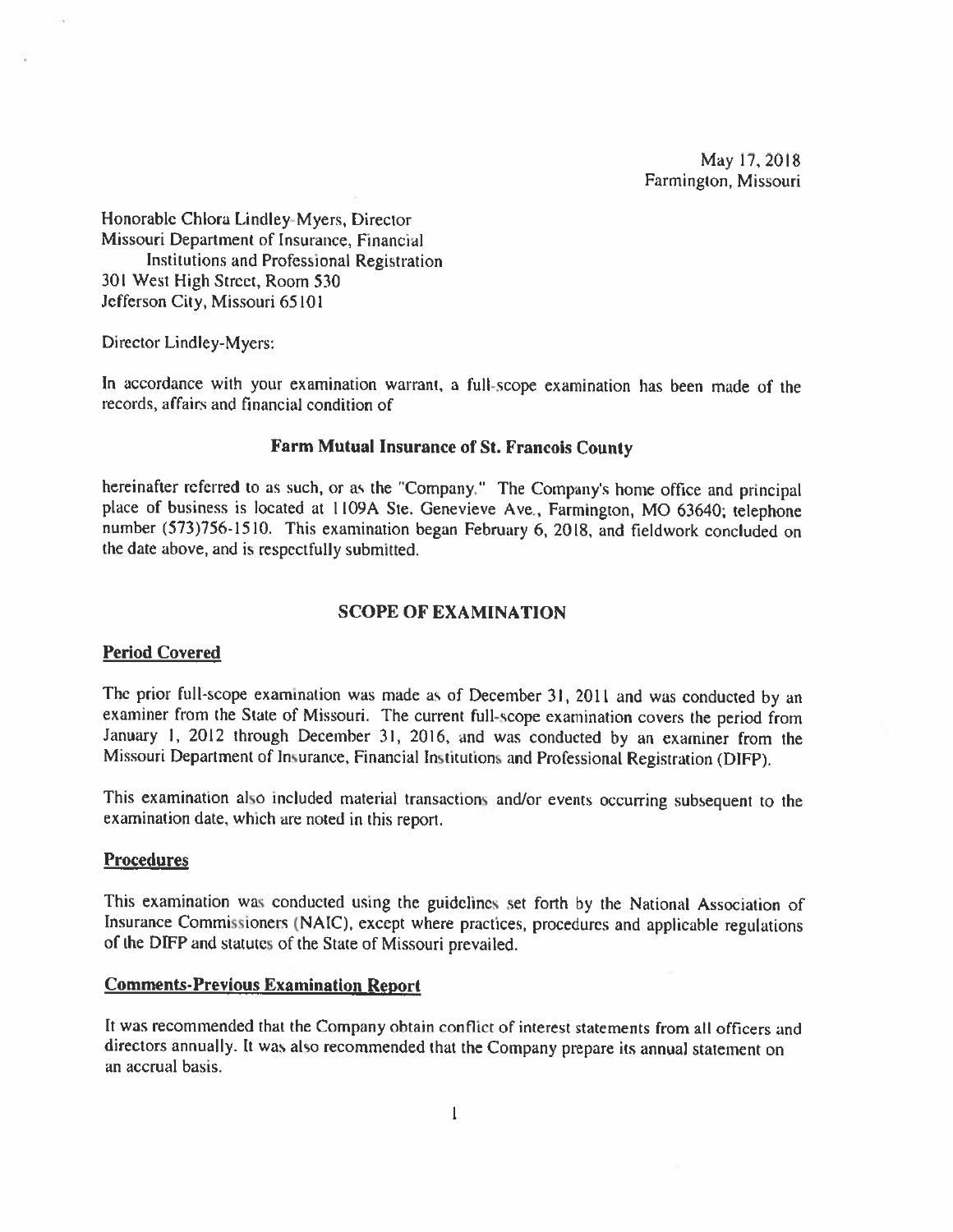#### **HISTORY**

#### **General**

The Company was organized in 1895 as the Farmers Mutual Fire Insurance Company of St. Francois County, Missouri. The Company received <sup>a</sup> Certificate of Incorporation from the Missouri Secretary of State on November 21, 1895.

#### **Management**

The Company is managed by <sup>a</sup> board of seven directors; serving staggered, three-year terms. Directors are elected at annual member meetings held on the first Friday of every March. Special meetings of the members may be culled by the Board of Directors or upon petition of one-fourth of the memher. The board meets quarterly. Directors receive \$70 per meeting. All directors are also policyholders.

The Board consisted of the following members as of December 31, 2016:

| Name / Address                                | Occupation                      | Term      |
|-----------------------------------------------|---------------------------------|-----------|
| Charles Belken<br>Farmington, MO 63640        | Farmer                          | 2016-2019 |
| Kenneth Graham<br>Farmington, MO 63640        | Farmer                          | 2015-2018 |
| Tom Heberlic<br>Bonne Terre, MO 63628         | Farmer                          | 2014-2017 |
| Tim Mattingly<br>Farmington, MO 63640         | <b>Environmental Specialist</b> | 2015-2018 |
| <b>Dennis Norris</b><br>Bonne Terre, MO 63628 | Agent                           | 2014-2017 |
| Larry Peterson<br>Bonne Terre, MO 63628       | Farmer                          | 2015-2018 |
| Warren Shelley<br>Bonne Terre, MO 63628       | Farmer                          | 2014-2017 |

The Board of Directors appoints for a term of one year the officers of the Company. The officers of the Company serving at December 31, 2016 were as follows:

| Kenneth Graham | President           |
|----------------|---------------------|
| Dennis Norris  | Vice President      |
| Brian Graham   | Secretary/Treasurer |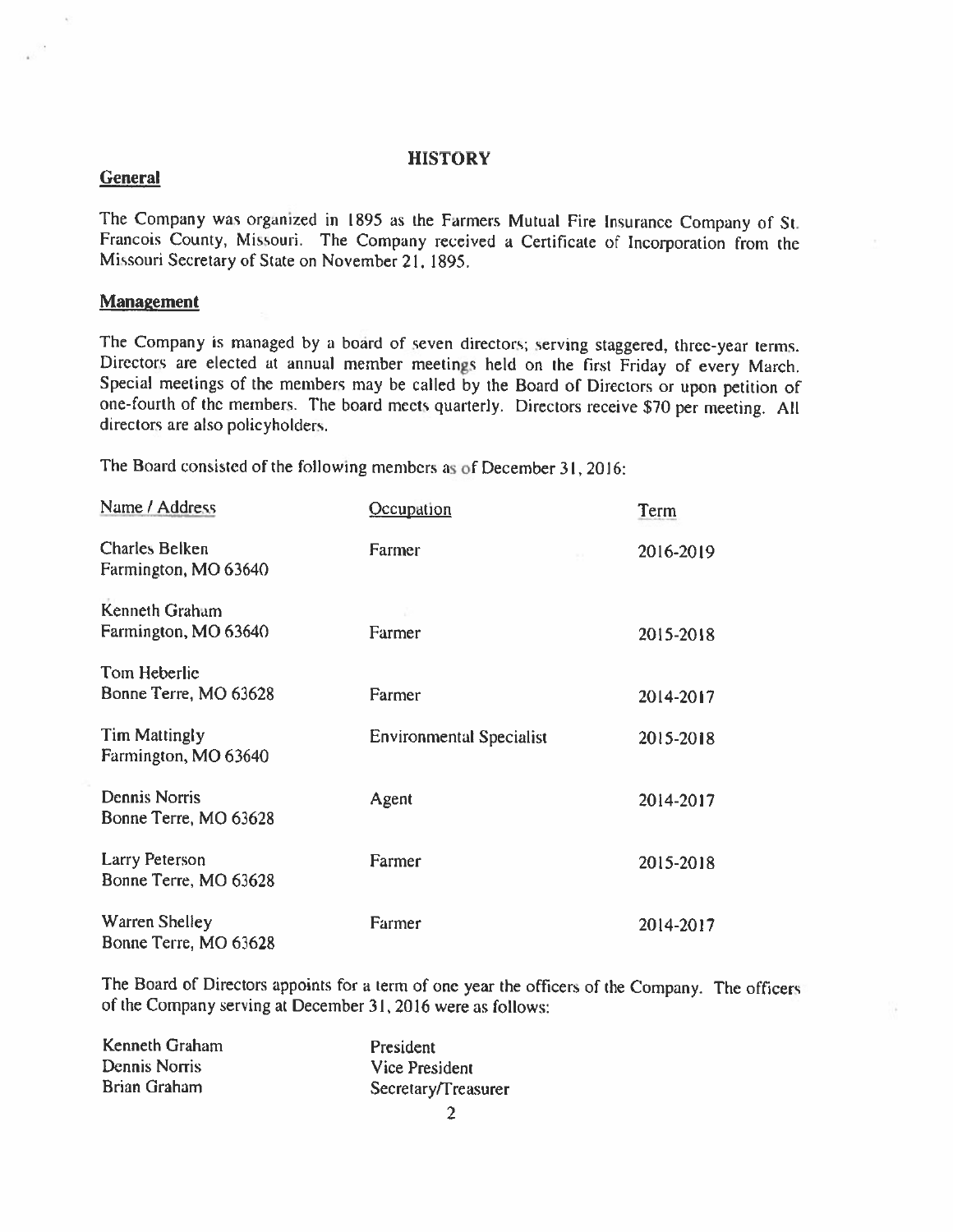#### Conflict of Interest

Signed conflict of interest statements are obtained annually from all officers and directors. No potential material conflicts were disclosed during the examination period.

#### Corporate Records

The Articles of Incorporation, Bylaws, and minutes from the annual member meetings and Board of Directors meetings were reviewed. The Company is following the guidelines established in the Articles of Incorporation and Bylaws.

Board meeting minutes indicated that the Board is adequately informed regarding the Company's operations. Attendance at the Board and annual meetings appeared satisfactory. The Board formally acknowledged the previous exam

#### FIDELITY BOND AND OTHER INSURANCE

The Company has fidelity bond coverage providing a liability limit of \$50,000 from Grinnell<br>Mutual Reinsurance Company. This coverage does not meet the minimum amount This coverage does not meet the minimum amount recommended in the NAIC Financial Examiners Handbook for the Company's level of exposure.

The Company carries directors' and officers' liability coverage through MAMIC Mutual Insurance Company with an aggregate limit of liability of \$3 million.

Each of the Company's agents carries Errors and Omissions Liability (E&O) insurance with <sup>a</sup> minimum limit of liability of \$500,000 per agent. The Company purchases the coverage for each of its agents.

The Company has property and liability insurance coverage for its office building through Grinnell Mutual Reinsurance Company. The policy has <sup>a</sup> limit of \$486,448 for the propery and \$2 million for liability, and includes earthquake coverage.

The Company has a workers' compensation and employers' liability policy with Grinnell Mutual<br>Reinsurance Company. The workers' compensation insurance applies to the workers' The workers' compensation insurance applies to the workers' compensation laws of the state of Missouri. The employers' liability insurance has <sup>a</sup> limit of liability for bodily injury by accident of \$500,000 each accident and limits of liability for bodily injury by disease of \$500,000 per employee and <sup>a</sup> policy limit of \$500,000.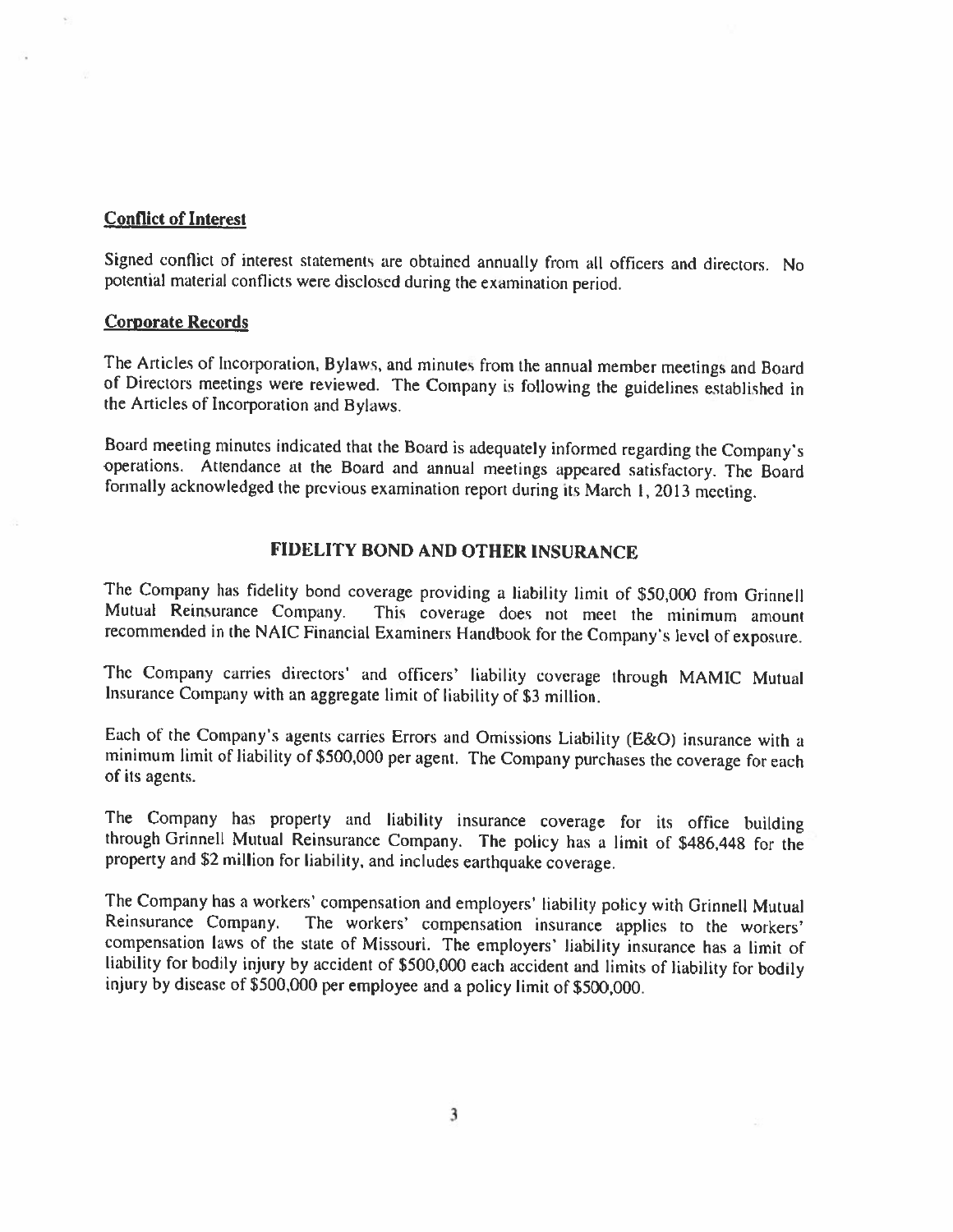#### EMPLOYEE BENEFITS

The Company has a full-time Secretary/Treasurer, a full-time Office Assistant and five part-time agents. No benefits are paid to employees aside from the E&O coverage for the agents.

#### LNSURANCE PRODUCTS AND RELATED PRACTICES

#### Territory and Plan of Operations

The Company has <sup>a</sup> Certificate of Authority dated November 2. <sup>1998</sup> and is operating under Sections 380.201 through 380.601 RSMo (Extended Missouri Mutual Companies). The Company is authorized to write fire, windstorm and liability coverage in all Missouri counties. The majority of the Company's business is concentrated in St. Francois County. Insurance is provided on an assessable basis. Advertising is done through local <sup>p</sup>hone books and other small local ads.

#### Policy Forms and Underwriting Practices

The Company writes policies for a three-year period. The Company uses policy forms supplied<br>by its reinsurer, Grinnell Mutual Reinsurance Company. Insurance products are sold by six<br>captive agents who receive a commission agent bonuses are provided as approved by the Board.

An onsite inspection is performed by the agents prior to the issuance of policies. Inspections are also performed upon renewal. Agents perform loss adjusting as needed. Loss adjusting is done by Grinnell Mutual, with some

### GROWTH AND LOSS EXPERIENCE OF THE COMPANY

The following exhibit summarizes the operating results of the Company over the last five years. These numbers were taken from the Annual Statements as filed with DIFP, which were prepared on <sup>a</sup> cash basis.

|      | Admitted    |                   |          | Gross.      | Gross            |   | Investment. | Underwriting | Net        |
|------|-------------|-------------------|----------|-------------|------------------|---|-------------|--------------|------------|
|      | Assets:     | <b>Lubilities</b> |          | Premiums:   | Losses           |   | Income.     | Income       | Income.    |
| 2016 | \$3,032,390 |                   | $\theta$ | \$1,318,310 | $-574.958$<br>S. | S | 37.948      | 193.559      | \$216,359  |
| 2015 | 2.951.612   |                   |          | 1.166.236   | 3,261,950        |   | $-40,047$   | (315,687)    | (259, 197) |
| 2014 | 3,210,809   |                   |          | 1.092.491   | 205,090          |   | 39,894      | 285.426      | 329,790    |
| 2013 | 2.881.018   |                   | Ð        | 993.102     | 230,204          |   | 43,804      | 208,762      | 239,227    |
| 2012 | 2.641,791   |                   | $\theta$ | 886.717     | 268.192          |   | 51.593      | 158,287      | 214.652    |

At year end 2016, there were 1,704 policies in-force.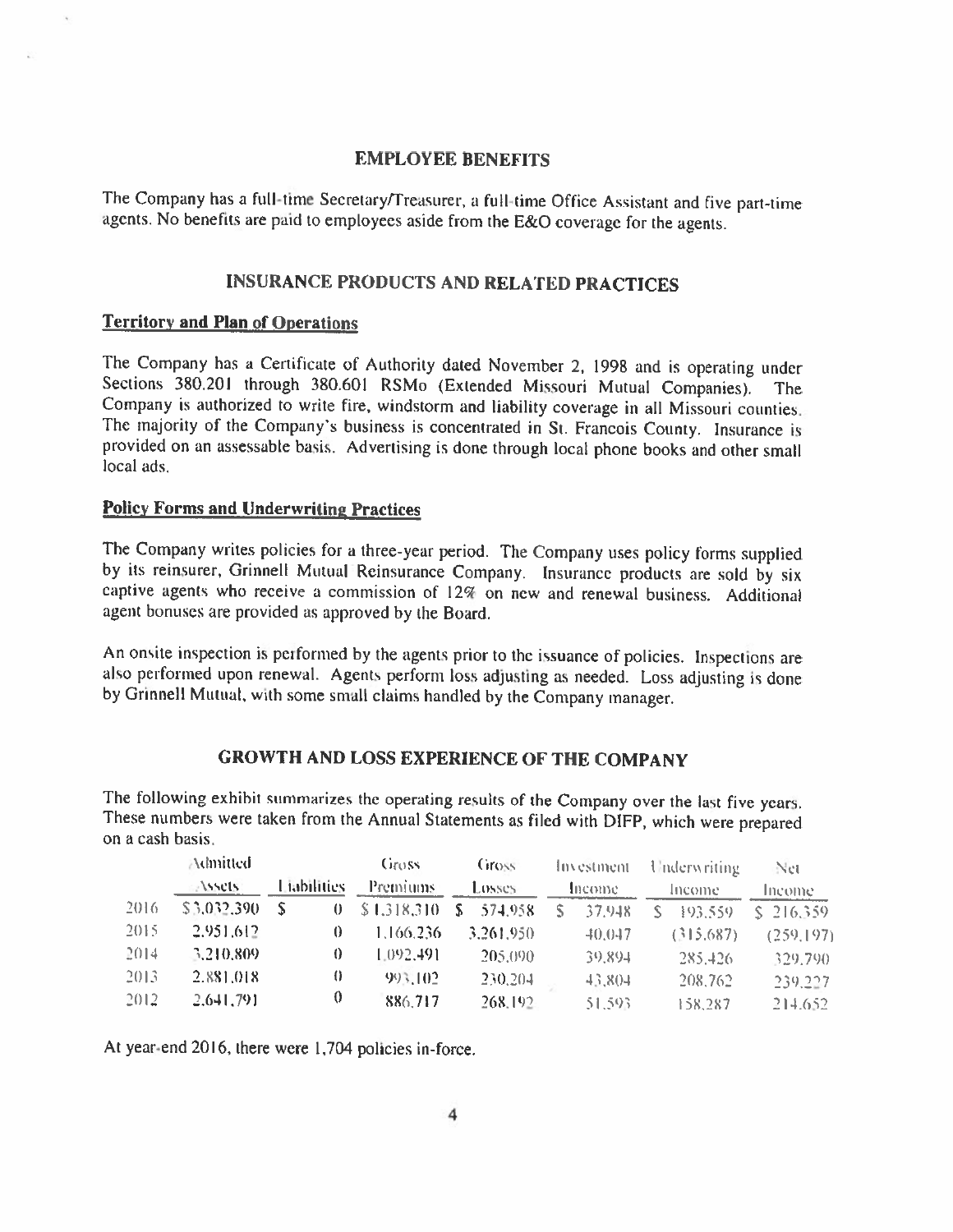#### REINSURANCE

#### **General**

The Company's reinsurance premium activity on <sup>a</sup> direct-written, assumed and ceded basis for the period under examination is shown below:

|         | -2012.     | 2013        | 2014                                   | 2015      | 2016       |
|---------|------------|-------------|----------------------------------------|-----------|------------|
| Direct  | \$886.717  | \$993,102   | $$1,092,491$ $$1,166,236$ $$1,318,310$ |           |            |
| Assumed |            |             |                                        |           |            |
| Ceded   | (272, 736) | (345.564)   | (373.082)                              | (400.902) | (416, 875) |
| Net     | \$613,981  | $S$ 647,538 | $$719,409$ S                           | 765.334 S | 901,435    |

#### **Assumed**

None.

#### Ceded

The Company has <sup>a</sup> reinsurance agreement with Ginnell Mutual Reinsurance Company (the reinsurer). The following coverage is provided under this agreement.

#### **Aggregate Excess**

This coverage provides unlimited aggregate excess coverage above an attachment point that is calculated yearly. The attachment point for the 2016 contract year was \$800,000. The premium for this coverage is charged at a mo force per 51.000 at the end of each month during the contract year.

Facultative Reinsurance<br>The Company has the option to cede all or part of each specific risk to the reinsurer by means of facultative reinsurance. Rates are determined by the reinsurer on a case-by-case basis, and the reinsurer determines which risks are acceptable for facultative coverage.

#### Earthquake Reinsurance

Under this section the Company cedes all earthquake premiums to the reinsurer, who in turn is responsible for all earthquake losses. The ceding commission is built into the premium formula.

**Liability Reinsurance**<br>Under this section the Company cedes all liability premiums to the reinsurer, who in turn pays all liability losses. The Company receives a ceding commission equal to 20% of the subject net written premiums.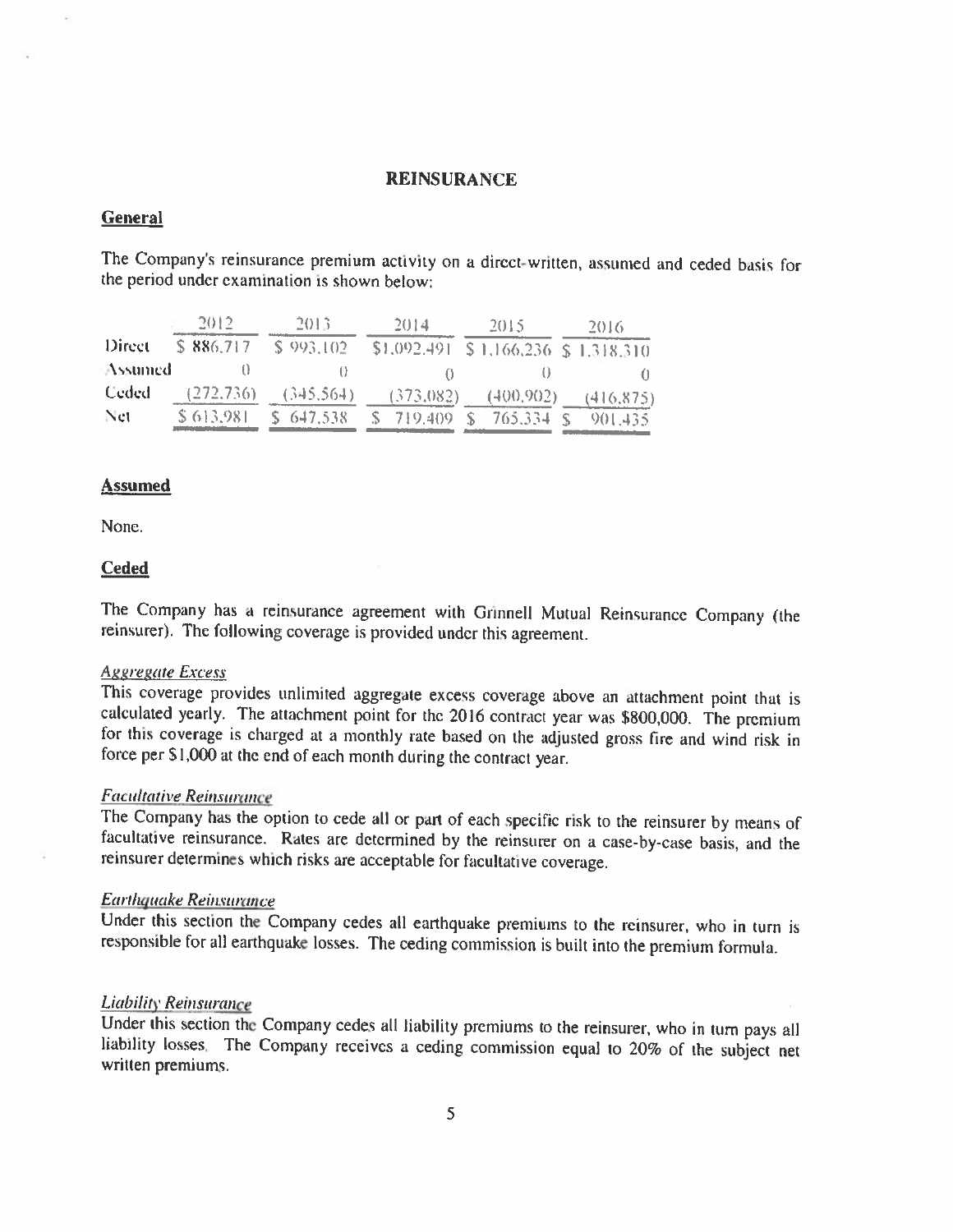The Company's reinsurance program appears to he adequate and in compliance with Missouri Regulation 20 CSR 200-12.030.

#### ACCOUNTS AND RECORDS

The Company's records are maintained on <sup>a</sup> cash basis. Policyholder information is maintained on a software program called Compass. The Annual Statement is also prepared on a cash basis by the Company's Secretary/Treasurer. Accrued liabilities are reported on the Annual Statement on page 13. As of December 31, 2016 the company reported liabilities of \$51,465.

#### FINANCIAL STATEMENTS

The following financial statements as filed with DIFP, with supporting exhibits, present the financial condition of the Company for the period ending December 31, 2016, and the results of operations for the year then ended. Any examination adjustments to the amounts reported in the Annual Statement and/or comments regarding such are made in the "Notes to the Financial Statements," which follow the Financial Statements

There may have been differences found in the course of this examination, which are not shown in the "Notes to the Financial Statements." These differences were determined to be immaterial, concerning their effect on the financial statements. Therefore, they were communicated to the Company and noted in the workpapers for each individual annual statement item.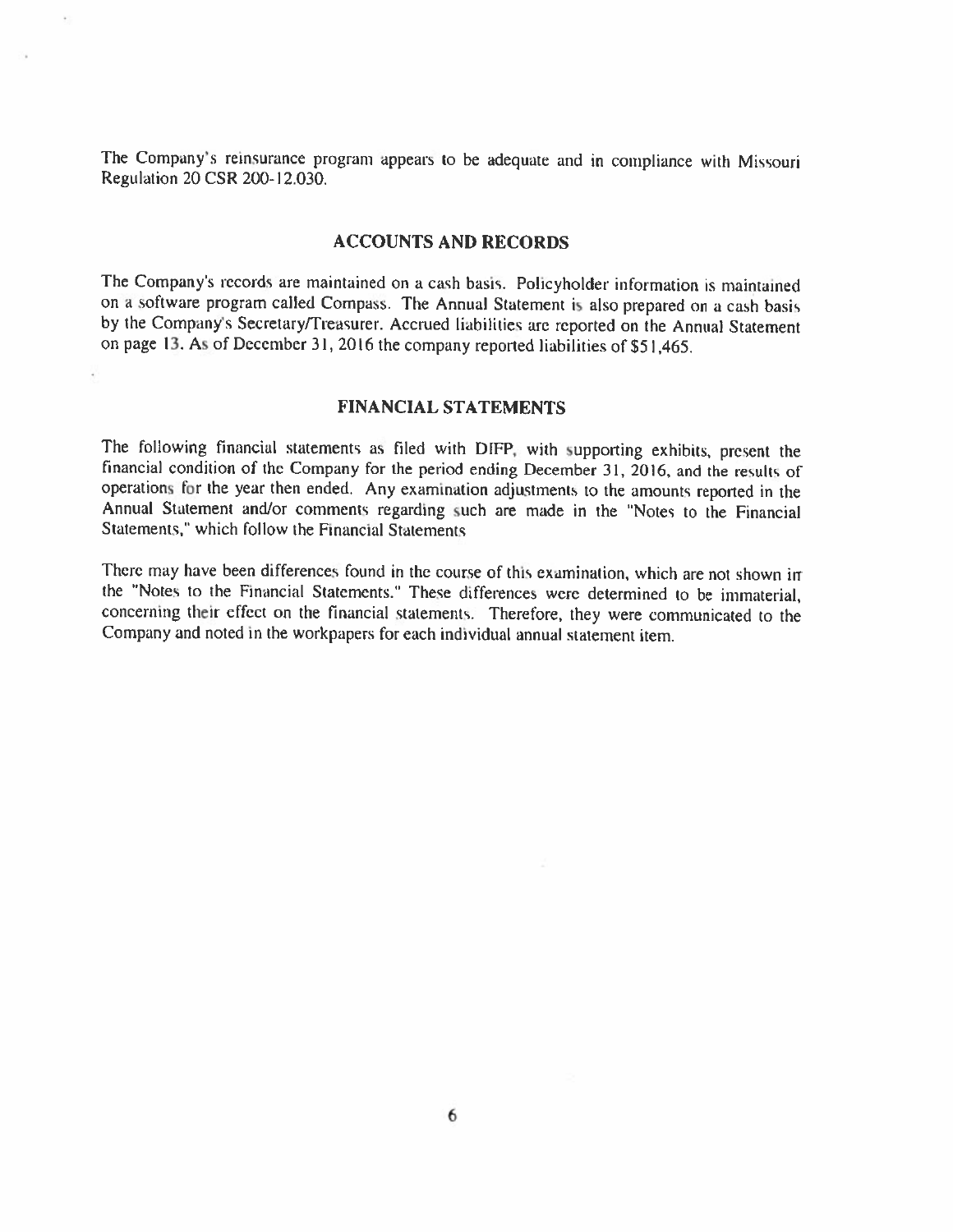# ANALYSIS OF ASSETS December 31, 2016

 $\tilde{\Sigma}$ 

 $\sim$ 

| Real Estate         | 106,094<br>S. |
|---------------------|---------------|
| Cash on Deposit     | 2,926,296     |
|                     | ------------  |
| <b>Total Assets</b> | \$3,032,390   |
|                     |               |

# LIABILITIES, SURPLUS AND OTHER FUNDS December 31, 2016

| <b>Total Liabilities</b>             | \$<br>$\mathbf{0}$ |
|--------------------------------------|--------------------|
|                                      |                    |
| <b>Guaranty Fund</b>                 | 150,000<br>\$      |
| Other Surplus                        | 2,882,390          |
|                                      |                    |
| <b>Total Surplus</b>                 | 3,032,390          |
|                                      |                    |
| <b>Total Liabilities and Surplus</b> | \$3,032,390        |
|                                      |                    |

 $\frac{1}{2}$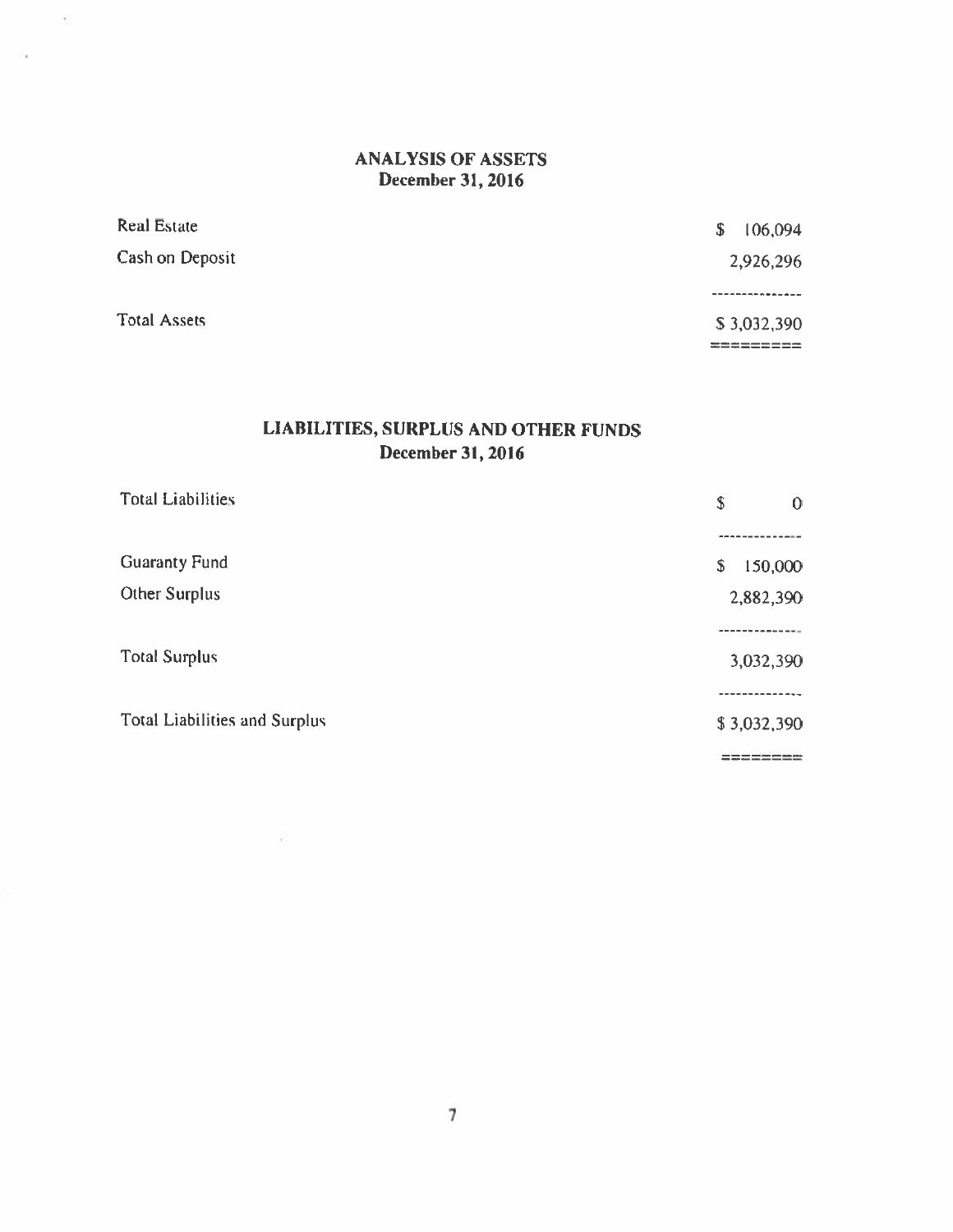# STATEMENT OF INCOME For the Year Ending December 31, 2016

 $\alpha'$ 

| <b>Net Premiums Earned</b>                     | \$<br>901,435    |
|------------------------------------------------|------------------|
| Other Insurance Income                         | 129              |
| Net Losses & Loss Adjustment Expenses Incurred | (446, 197)       |
| Other Underwriting Expenses Incurred           | (261,808)        |
|                                                |                  |
| Net Underwriting Income (Loss)                 | S<br>193,559     |
| Net Investment Income                          | \$<br>31,309     |
| Other Income                                   | $\theta$         |
|                                                | ---------------- |
| Gross Profit (Loss)                            | \$<br>224,868    |
| Federal Income Tax                             | 8,509            |
|                                                |                  |
| Net Income (Loss)                              | S<br>216,359     |
|                                                | ---------        |

# CAPITAL AND SURPLUS ACCOUNT December 31, 2016

| Policyholders' Surplus, December 31, 2015 | \$2,951,611 |
|-------------------------------------------|-------------|
| Net Income (Loss)                         | 182,415     |
| Prior Years' Depreciation Expense         | (135,580)   |
|                                           |             |
| Policyholders' Surplus, December 31, 2016 | \$3,032,390 |
|                                           |             |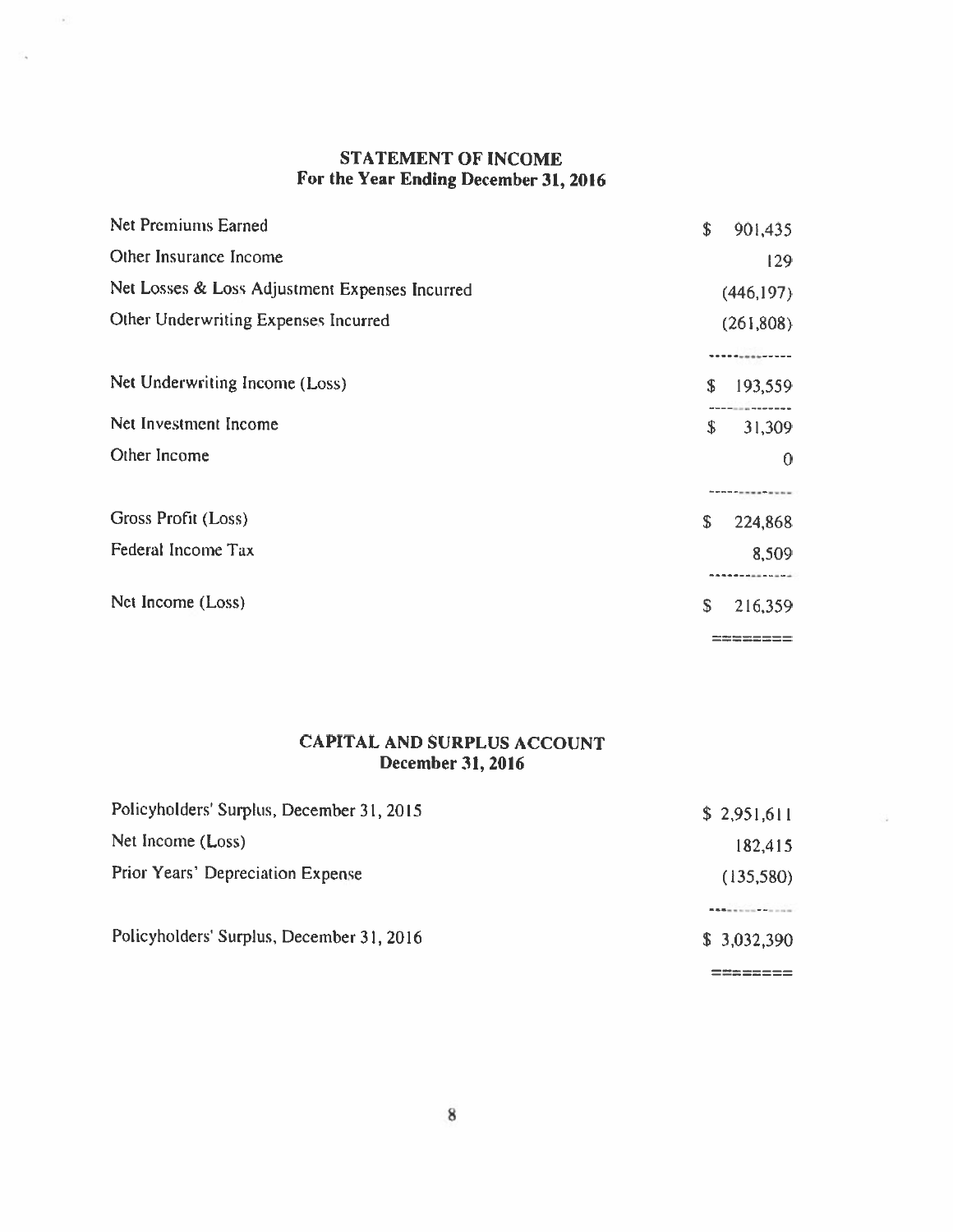#### NOTES TO THE FINANCiAL STATEMENTS

None.

Ñ,

v

#### EXAMINATION CHANGES

None.

### SUMMARY OF RECOMMENDATIONS

The Company has fidelity bond coverage that does not meet the minimum amount recommended in the NAIC Financial Examiners Handbook for the Company's level of exposure. It is recommended that the company increase its fidelity bond coverage to at least \$75,000.

### SUBSEQUENT EVENTS

 $\mathcal{N}$  $\sim$ 

 $\sim$ 

这

None.